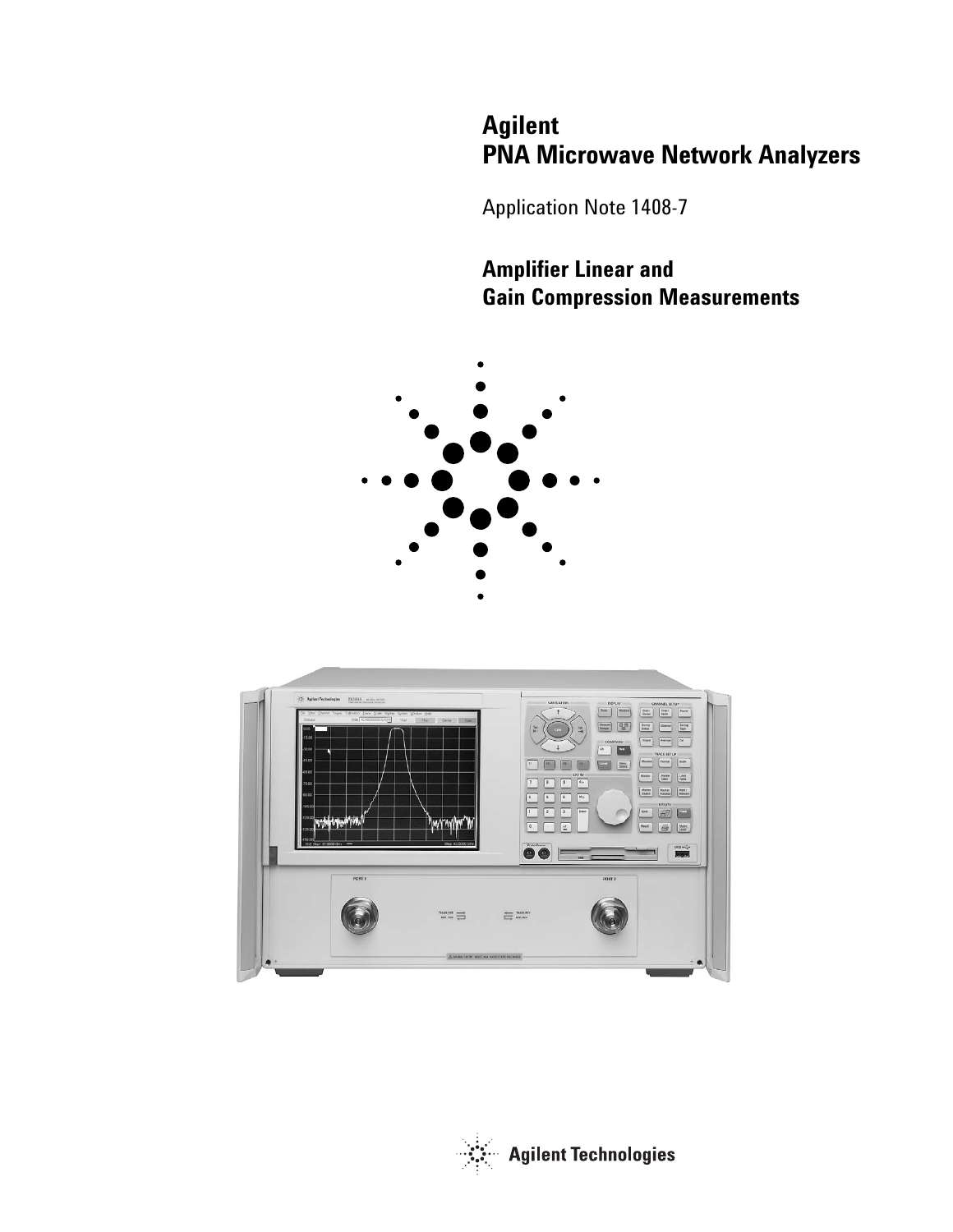# **Table of Contents**

| Difference between Power Level Accuracy and Power Level Linearity 17                                                                                                                                                                                                                                        |  |
|-------------------------------------------------------------------------------------------------------------------------------------------------------------------------------------------------------------------------------------------------------------------------------------------------------------|--|
|                                                                                                                                                                                                                                                                                                             |  |
| $\mathbf{r}$ , $\mathbf{r}$ , $\mathbf{r}$ , $\mathbf{r}$ , $\mathbf{r}$ , $\mathbf{r}$ , $\mathbf{r}$ , $\mathbf{r}$ , $\mathbf{r}$ , $\mathbf{r}$ , $\mathbf{r}$ , $\mathbf{r}$ , $\mathbf{r}$ , $\mathbf{r}$ , $\mathbf{r}$ , $\mathbf{r}$ , $\mathbf{r}$ , $\mathbf{r}$ , $\mathbf{r}$ , $\mathbf{r}$ , |  |

*Note:* The step-by-step procedures in this application note were written for PNA (836xA/B) and PNA-L (N5230A) network analyzers with firmware revision A.04.06. If you have a PNA or PNA-L with a different firmware revision, the step-by-step procedures or screenshots may vary. The concepts and general guidelines still apply.

# **Introduction**

This application note covers testing of an amplifier's linear S-parameters and gain compression using Agilent's microwave (MW) PNA Series of vector network analyzers. The MW PNA Series can also be used for testing amplifier nonlinear parameters such as harmonics and intermodulation distortion. Agilent Application Notes 1408-8 and 1408-9 cover the topics of harmonics and intermodulation distortion testing respectively.

Amplifiers are a fundamental building block of microwave systems, and characterizing the performance of amplifiers is a critical factor in the design process. Network analyzers are traditionally used for linear amplifier measurements, while spectrum analyzers are used for nonlinear measurements such as harmonics and intermodulation distortion. However, many of the modern network analyzers, including the Agilent MW PNA Series, can be used for nonlinear measurements as well, by enabling the frequency-offset functionality.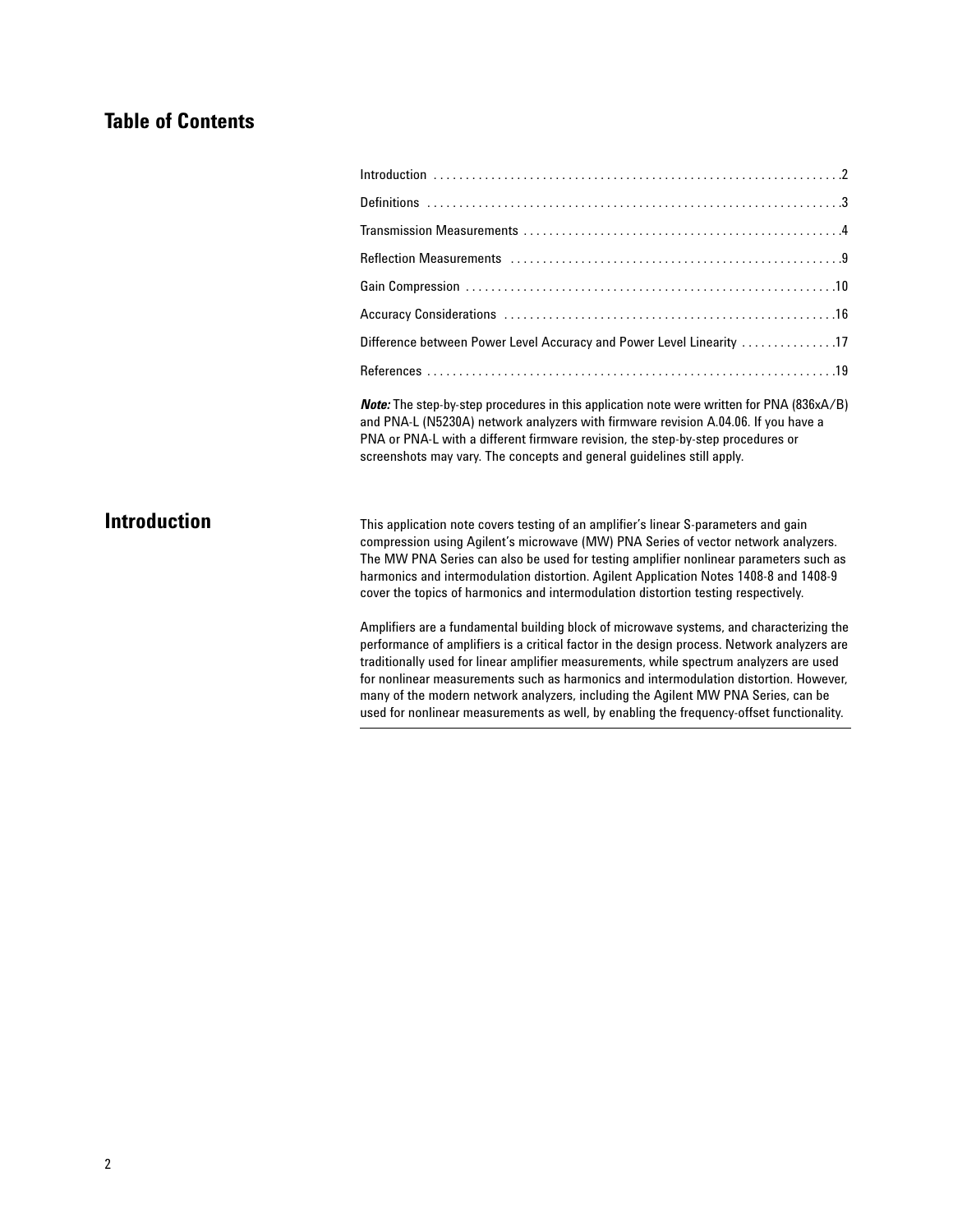# **Definitions**

In this application note, the device under test (DUT) is an amplifier with the following specifications.

| <b>Frequency range</b>                | 0.10 to 1000 MHz |
|---------------------------------------|------------------|
| <b>Minimum small</b>                  |                  |
| signal gain                           | 20 dB            |
| <b>Input SWR</b>                      | 1.5:1            |
| <b>Output SWR</b>                     | 2.0:1            |
| <b>Output 1 dB compression +3 dBm</b> |                  |

### **Note**

MW PNA **[front-panel keys]** are shown in brackets, while the **softkeys** are displayed in bold; "menu item" refers to the Windows® drop down menus.

#### **Gain**

Amplifier small signal gain is defined as the ratio of an amplifier's output power delivered to a  $Z_0$  load to the input power delivered from a  $Z_0$  source, where  $Z_0$  is the characteristic impedance in which the amplifier is used (50 ohms in this note). In logarithmic terms, gain is the difference in dB between the output and input power levels at a particular frequency.

### **Reverse isolation**

Reverse isolation is a measure of transmission from output to input. The measurement of isolation is similar to the measurement of small signal gain, except that the stimulus is applied to the amplifier's output.

### **Deviation from linear phase**

Ideally, the phase shift through an amplifier is a linear function of the frequency applied. The amount of variation from this theoretical phase shift is called deviation from linear phase or phase linearity.

#### **Group delay**

Group delay is a measure of the transit time through an amplifier at a particular frequency. It is defined as the derivative of the phase response with respect to frequency. Similar to deviation from linear phase, it is a measure of amplifier distortion.

### **Return loss/SWR**

Return loss is a measure of the quality of the match of the input and output of the amplifier, relative to the system impedance. Reflection coefficient includes both magnitude and phase information of the reflected signals. Return loss and SWR are ways of examining the magnitude portion of the reflection coefficient.

### **Gain compression**

An amplifier has a region of linear gain, where the gain is independent of the power level. This gain is commonly referred to as small signal gain. As the input power is increased to a level that causes the amplifier to approach saturation, the gain will decrease, resulting in a large signal response. In this application note, the 1 dB gain compression is defined as the input power level where the amplifier gain drops 1 dB relative to the small signal gain.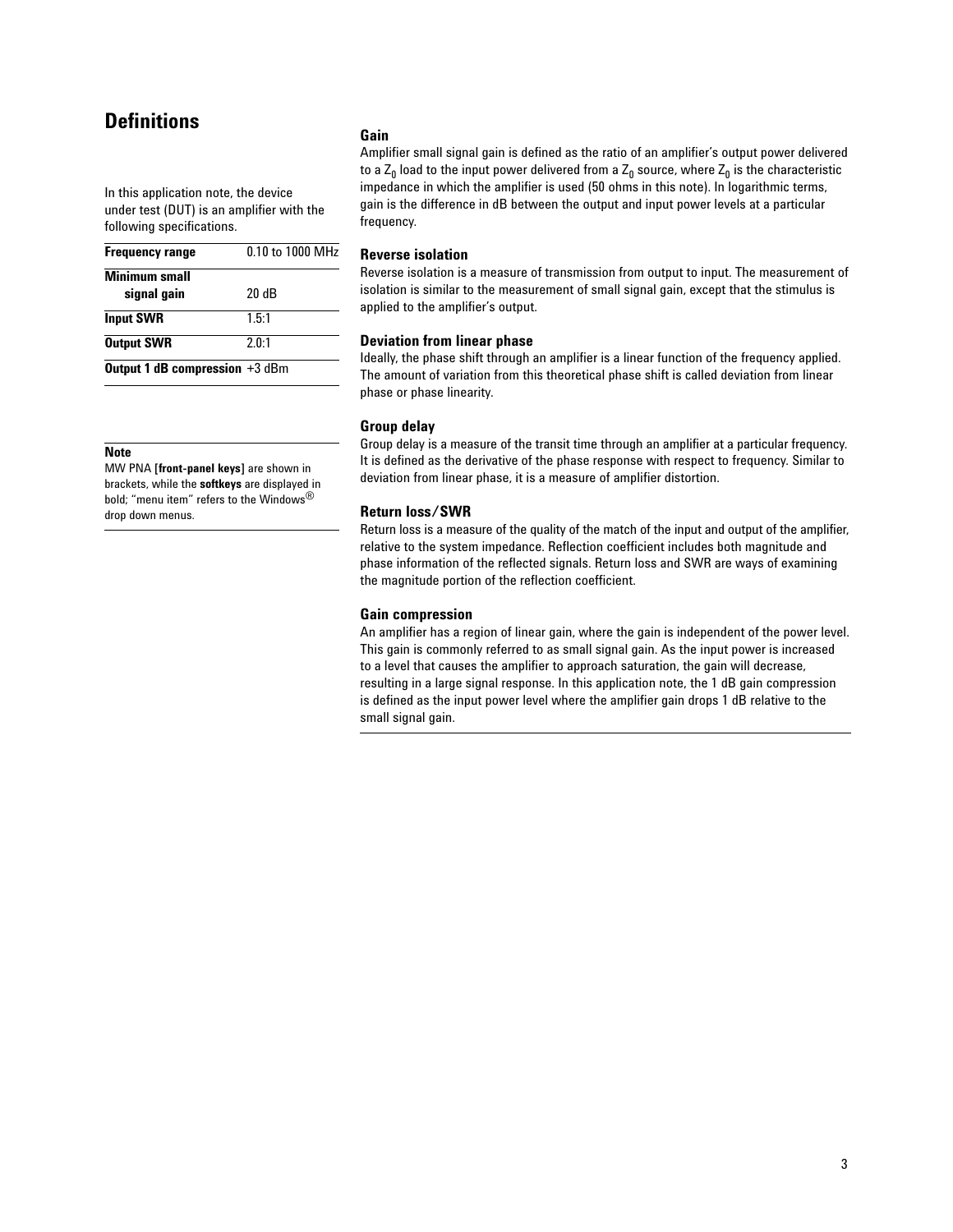# **Transmission Measurements**



#### **Figure 1. Setup for testing transmission and reflection parameters**.

#### *Note*

At preset, the source power level of the MW PNA Series network analyzer is set to –17 dBm, with the internal source attenuator on port 1 set to 0 dB. If the amplifier under test could be damaged by this power level, or will be operating in its nonlinear region, do not connect the amplifier until you have set a desirable power level.

# **Step 1: Setup**

The first step of a transmission measurement is to set up the stimulus settings of frequency range, power level, number of points, and IF bandwidth.

### **[Preset]**

**[Start/Center] > Start 0.1 [G/n] > Stop 1 [G/n]** 

**[Power] > Level –20 [Enter]**

In addition to damage level, it is advisable to consider the compression level of the network analyzer. In the 0.1 to 1 GHz frequency range, the MW PNA receivers have 0.6 dB compression at +5 dBm test port input power.

Given our amplifier's gain of approximately 20 dB and input power level of –20 dBm, the result will be a signal with roughly 0 dBm of power incident upon the test port. Therefore, we do not need to enable the receiver attenuators in this example. If necessary, the receiver attenuators can be enabled via the menu item **Channel, Power…**

| $\vert x \vert$<br>'ower                                |
|---------------------------------------------------------|
| $\triangledown$ Power On                                |
| Port Selection                                          |
| ◯ Port Power Coupled<br>Port $\boxed{1}$ $\div$         |
| Test Port Power 20.00 dBm                               |
| <b>Attenuator Control</b>                               |
| $0$ dB $\Rightarrow$<br>$\overline{\triangledown}$ Auto |
| Power Slope                                             |
| $0.00$ dB/GHz $\div$<br>$\Box$ Slope                    |
| Receiver Attenuation                                    |
| Receiver A   0 dB<br>÷                                  |
| Receiver B 0 dB<br>÷                                    |
| 0K<br>Help<br>Cancel                                    |

**Figure 2. MW PNA internal receiver attenuators make amplifier measurements easier by reducing the need for external attenuators.**

### **[Sweep Setup] > Points > 401 [Enter]**

MW PNA Series allows the user to measure up to 16,001 points. If you have an amplifier with a wide frequency span, measure more points to get better frequency resolution. Alternatively, calibrate with many points over a wide frequency range. Then zoom in on a subset of the frequency range and still have excellent resolution and many calibrated points.

### **[Sweep setup] > Bandwidth**

Verify that the network analyzer's IF bandwidth is set to the default 35 kHz. This is probably an adequate bandwidth for amplifier gain measurements, since a gain measurement does not require the maximum dynamic range, and you want to maximize measurement speed. If you have a high dynamic range filter connected to the amplifier as part of the DUT or would like to lower the system noise, reduce the bandwidth. MW PNA Series offers a range of IF bandwidths, from 1 Hz to 40 kHz.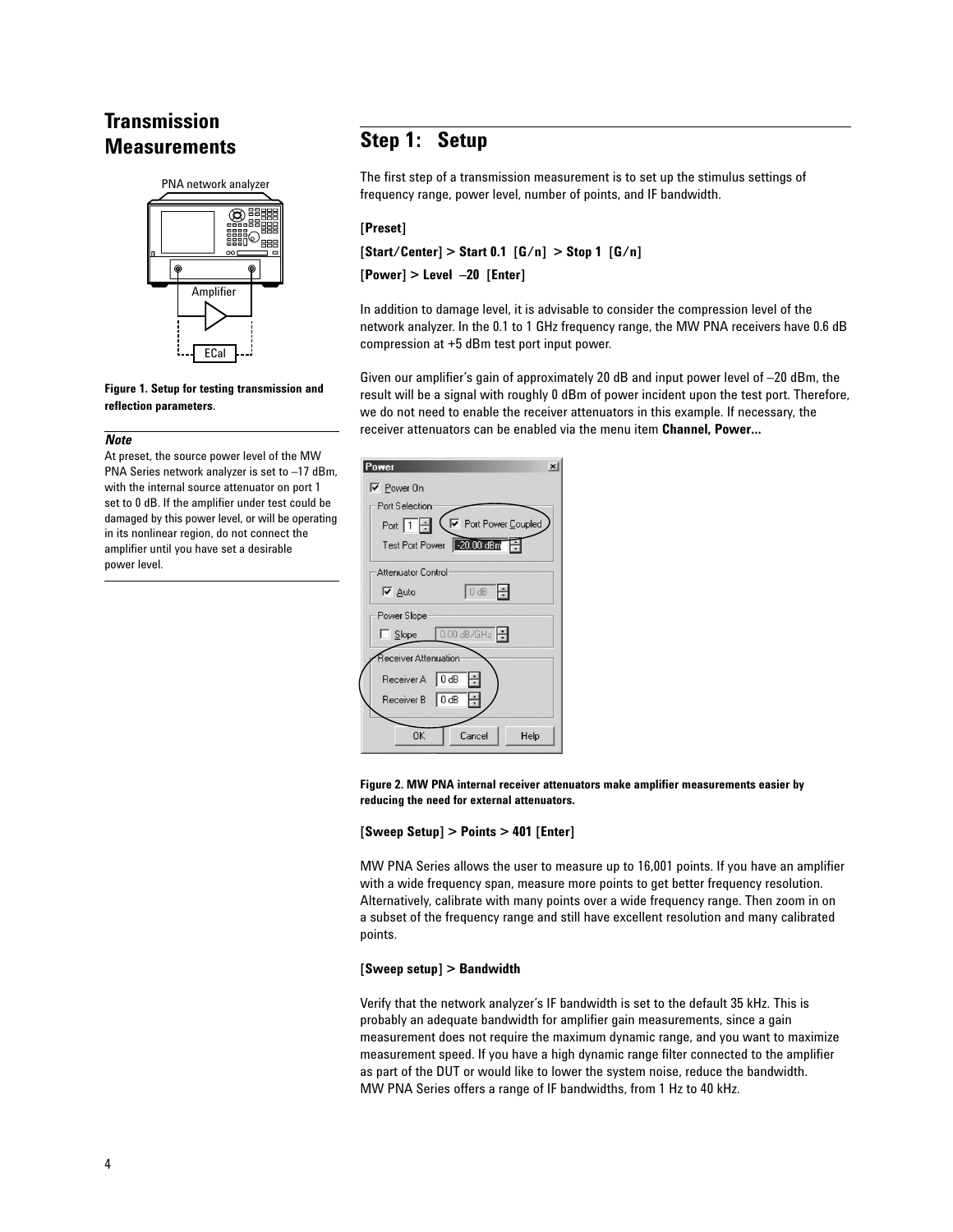### **High gain amplifier considerations**

When measuring high gain amplifiers, it is possible to damage the test port couplers, receivers, receiver attenuators, or source/splitter assembly. For the MW PNA, the damage levels are: +20 dBm at the test port (limited by the source/splitter assembly), +30 dBm for the couplers and bias-tees (if the source/splitter assembly is protected through source attenuation), +15 dBm for the receivers, and +30 dBm for the receiver attenuators. The MW PNA source attenuators (Option UNL) cover a 60 dB range, in 10 dB steps. The receiver attenuators (Option 016) cover a 35 dB range, in 5 dB steps.

If the amplifier output is connected to the test port input, do not apply more than +20 dBm to the test port input, since power levels higher than +20 dBm will damage the source/splitter assembly. If you have the source attenuator option, you can apply 10 dB or more of source attenuation, and then apply +20 dBm to the coupler input. You also have to protect the receiver, via the receiver attenuator. Though there is at least 14 dB of loss between the test port and the receiver, due to the coupler.

If the amplifier output is connected directly to the receiver input, via the front panel jumpers, then the signal is not incident upon the source/splitter assembly, and is directly incident upon the receiver or receiver attenuator. In such a case, the damage level is +15 dBm if the receiver attenuator is not used, and +30 dBm if the receiver attenuator is switched in. If you use the receiver attenuator, you can put in +30 dBm into the jumper input, apply 15 dB of attenuation, and make a valid measurement.

Please note that all of the power levels mentioned in Step 1 are damage levels. We recommend that you reduce the incident power upon the receivers well below the damage level, and even below the compression level, to obtain the most accurate measurements.

When measuring high gain amplifiers, it is recommended that you take advantage of the "Port Power Coupled" feature to uncouple the power of ports 1 and 2. Drive the input, or port 1, with a low power level as to not damage the output receivers. Drive the output, or port 2, with a high power level, so the isolation or  $S_{12}$  measurement does not approach the noise floor of the network analyzer. An accurate  $S_{12}$  measurement is fundamental to an accurate 2-port calibration.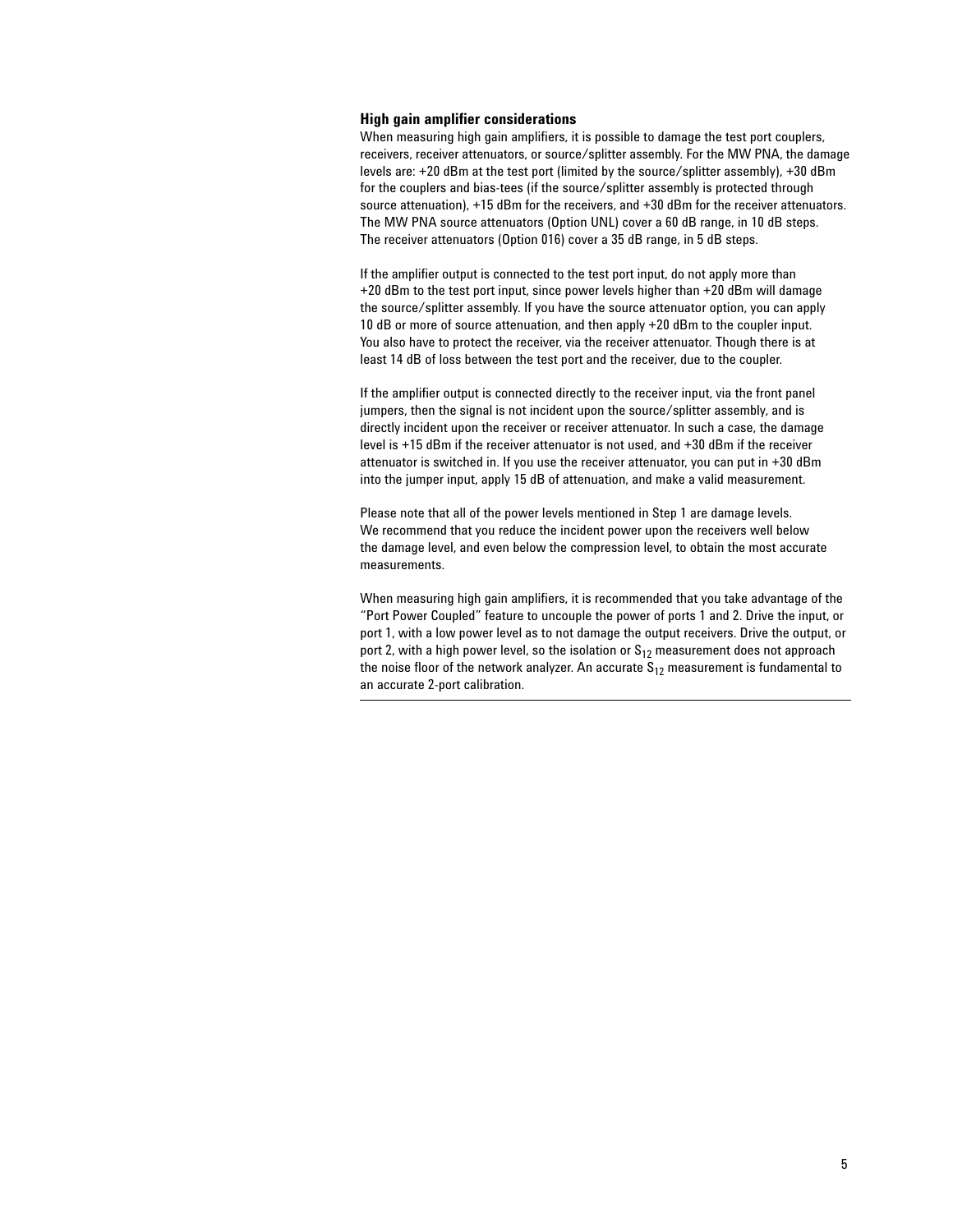# **Step 2: Calibrate**

A two-port calibration provides the maximum accuracy for this measurement. Agilent's electronic calibration (ECal) modules make the task of calibration much easier and less prone to user errors. You can learn more about ECal by visiting our website at **www.agilent.com/find/ecal**.

### **[Cal] > Cal Wizard**

| <b>Calibration Wizard: Begin Calibration</b>                 | $\boldsymbol{\mathsf{x}}$                                                  |
|--------------------------------------------------------------|----------------------------------------------------------------------------|
| SmartCal (GUIDED Calibration); Use Mechanical Standards<br>O |                                                                            |
| n.<br><b>LINGUIDED Calibration: Use Mechanical Standards</b> | Select calibration preferences.                                            |
| Use Electronic Calibration (ECal)<br>G                       | Not sure about preferences? Assistance is<br>available in the online Help. |
| Mixer Calibrations                                           |                                                                            |
| Create new Cal Set<br>⊽                                      | Save Preferences. Don't show this page again.<br>ш                         |
|                                                              | Next ><br>Help<br>Cancel<br>< Back                                         |

#### **Figure 3. The MW PNA Calibration Wizard simplifies various calibration procedures.**

Follow the recommended steps in Calibration Wizard. Save the instrument state with a pointer to the calibration set as a file "amplifier.cst."



**Figure 4. With the MW PNA's Windows 2000 operating system, file manipulation is as easy as it is on your personal computer.**

Once the calibration has been completed, verify that it is active. Turn on the network analyzer **Status Bar** by selecting it under the menu item **View**, and verify that the calibration indicator "**C 2-P SOLT**" appears on the bottom of the screen.

| 11 U.UU<br>Ch <sub>1</sub> :<br>. Start | 100.000 MHz<br>$\overline{\phantom{a}}$ |  | Stop |
|-----------------------------------------|-----------------------------------------|--|------|
| S21<br>CH 1:<br><b>Status</b>           | SOLT<br>ı                               |  |      |

**Figure 5. The MW PNA status bar provides you with valuable information, including the calibration type and status.**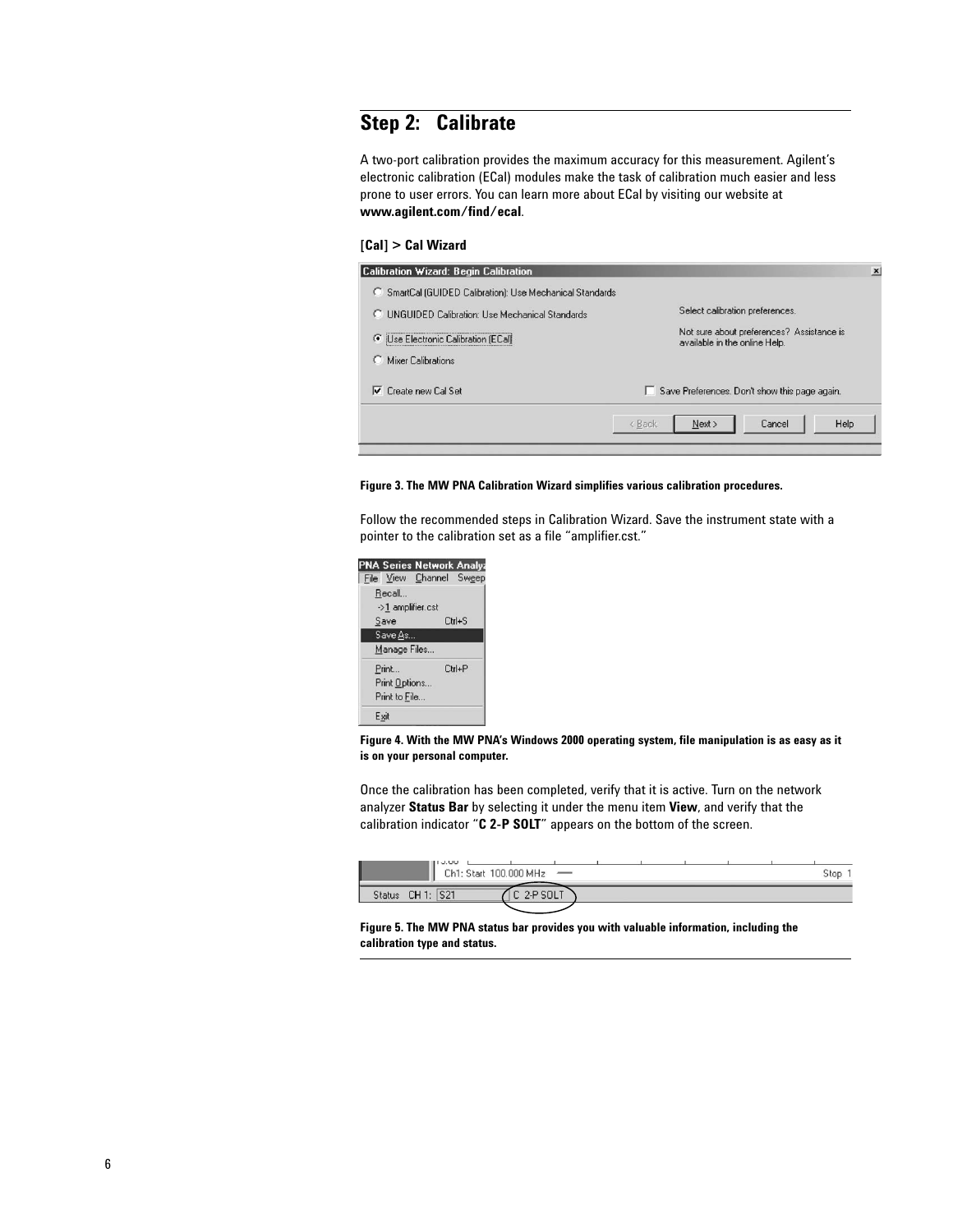# **Step 3: Measure**

Next connect the amplifier between port 1 and 2, and perform the measurements. Be sure to apply any appropriate biasing.

### Gain or S<sub>21</sub>

Small signal gain is gain of the amplifier in its linear region of operation. This is typically measured at a constant input power over a swept frequency range.

 $[Measure] > S_{21}$ 

### **Group delay**

Group delay, like deviation from linear phase, is a measure of amplifier phase distortion. The MW PNA calculates group delay from the phase and frequency information and displays the results in real time. This measurement may require a specific group delay aperture. The minimum aperture is equal to the frequency span divided by the number of points minus one. Increasing the aperture reduces the group delay resolution, but lowers the trace noise.

### **Deviation from linear phase**

The deviation from linear phase measurement employs the electrical delay capability of the MW PNA to add electrical delay to the amplifier in order to remove the linear portion of the phase shift.

To view the gain in different formats, we can easily take advantage of the multi-parameter display capability of the MW PNA, by using a preconfigured setup. Configure window 2 for phase measurement, window 3 for group delay, and window 4 for deviation from linear phase.

#### **[Measure Setups] > Setup B**

Select window 2. **[Measure] > S21 > [Format] > Phase** Select window 3. **[Measure] > S21 > [Format] > Delay** Select window 4. **[Measure] > S21 > [Format] > Phase**

#### **[Marker] > [Marker function] > >Delay**

Place the marker in the center of the amplifier frequency span, and then activate the electrical delay function. By flattening the phase response, we have effectively removed the linear phase shift through the amplifier under test. The deviation from this linear phase shift remains.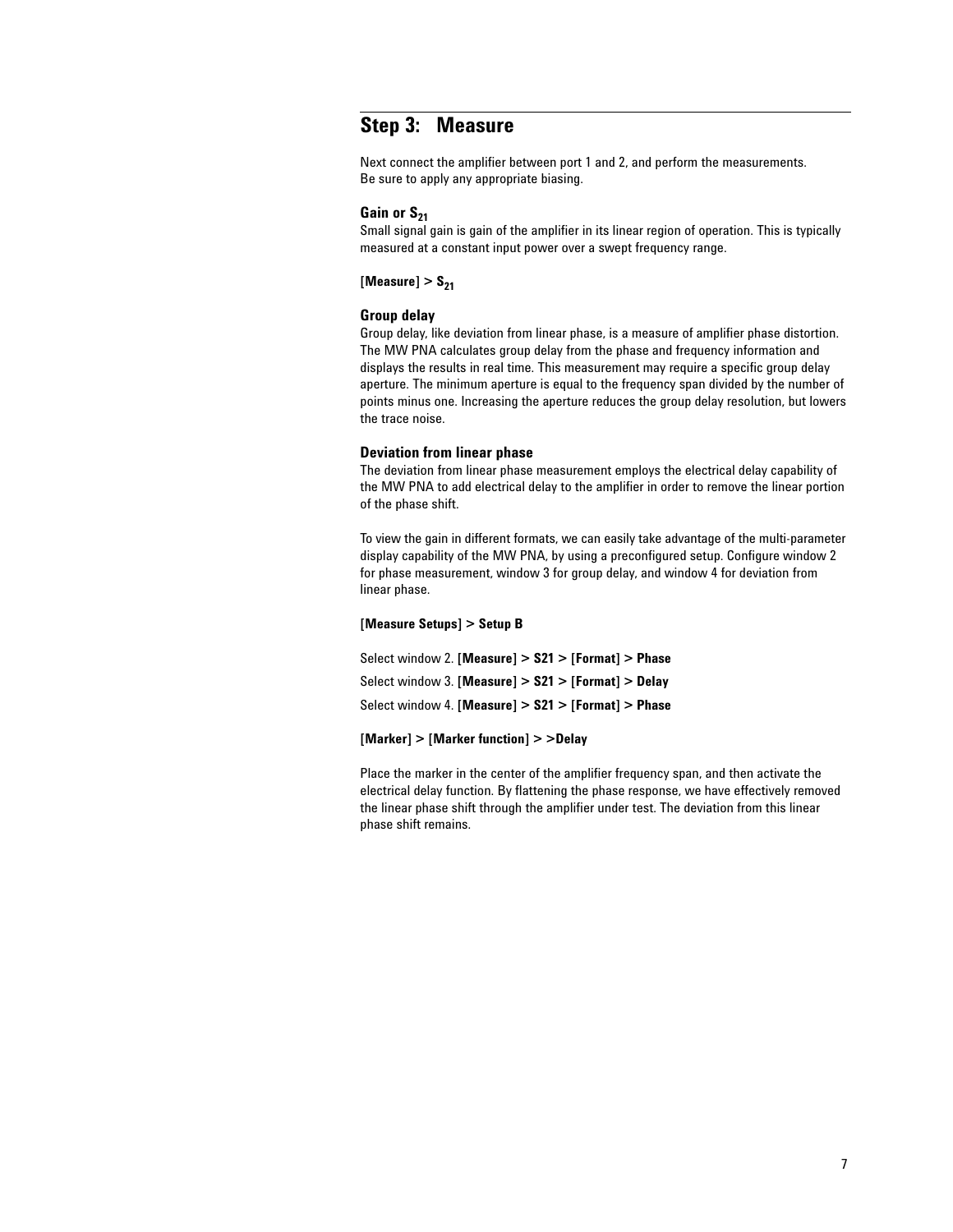| Scale 1.000 dB<br>$\frac{1}{100}$<br>Autoscale<br>Scale<br><b>Ref Level</b><br><b>Ref Pos</b><br>Scale<br>Window 1<br><b>El Window 2</b><br>$  x$<br>$-11 \times 1$<br>225.00 <sup>*</sup> S21<br>25.00 de-\$21<br>S <sub>21</sub> Phase<br>S21 Log Mag<br>50.d00000 MHz<br>22.7B dB<br>\$50.000000 MHz<br>$-141.2$<br>$1.000$ dB/<br>45.000%<br>23.00<br>135.00<br>$0.000*$<br>20.000dB<br>22.00<br>lan no<br>21.00<br>45.00<br>20.00<br>0.00<br>19.00<br>45.00<br>18.00<br>$-90.00$<br>17.00<br>$-135.06$<br>16.00<br>$-180.06$<br>15.00<br>$-225.00$<br>Stop 1,00000 GHz<br>Stop 1.00000 GHz<br>Ch1: Start 100,000 MHz -<br>Ch1: Start 100,000 MHz -<br>of Window 3<br><b>BIWindow 4</b><br>$ \Box$ $\times$<br>$  x$<br>$\begin{bmatrix} 10.00 \\ 8.00 \end{bmatrix}$<br>25.00<br>20.00<br>$55 - $211$<br>S <sub>21</sub> Phase<br>-821<br>S <sub>21</sub> Delay<br>4747 ps<br>3.593<br>\$50.000000 MHz<br>\$50<br>dooodo MHz<br>5.000 <sub>ns</sub><br>2.000%<br>15.00<br>6.00<br>$0.000*$<br>0.000ns<br>10.00<br>4.00<br>سست<br>عيس<br>2.00<br>5.00<br>0.00<br>0.00<br>$-2.00$<br>5.00<br>$-10.00$<br>4.00<br>$-15.00$<br>$-6.00$<br>$-8.00$<br>$-20.00$ | File<br>View | <b>PNA Series Network Analyzer</b> | Channel Sweep Calibration Trace Scale Marker |  |  | System Window | Help |  | $- B $ x |
|----------------------------------------------------------------------------------------------------------------------------------------------------------------------------------------------------------------------------------------------------------------------------------------------------------------------------------------------------------------------------------------------------------------------------------------------------------------------------------------------------------------------------------------------------------------------------------------------------------------------------------------------------------------------------------------------------------------------------------------------------------------------------------------------------------------------------------------------------------------------------------------------------------------------------------------------------------------------------------------------------------------------------------------------------------------------------------------------------------------------------------------------------------------|--------------|------------------------------------|----------------------------------------------|--|--|---------------|------|--|----------|
|                                                                                                                                                                                                                                                                                                                                                                                                                                                                                                                                                                                                                                                                                                                                                                                                                                                                                                                                                                                                                                                                                                                                                                |              |                                    |                                              |  |  |               |      |  |          |
|                                                                                                                                                                                                                                                                                                                                                                                                                                                                                                                                                                                                                                                                                                                                                                                                                                                                                                                                                                                                                                                                                                                                                                |              |                                    |                                              |  |  |               |      |  |          |
|                                                                                                                                                                                                                                                                                                                                                                                                                                                                                                                                                                                                                                                                                                                                                                                                                                                                                                                                                                                                                                                                                                                                                                |              |                                    |                                              |  |  |               |      |  |          |
|                                                                                                                                                                                                                                                                                                                                                                                                                                                                                                                                                                                                                                                                                                                                                                                                                                                                                                                                                                                                                                                                                                                                                                |              |                                    |                                              |  |  |               |      |  |          |
| Ch1: Start 100,000 MHz -<br>Stop 1,00000 GHz<br>Ch1: Start 100,000 MHz -<br>Stop 1,00000 GHz                                                                                                                                                                                                                                                                                                                                                                                                                                                                                                                                                                                                                                                                                                                                                                                                                                                                                                                                                                                                                                                                   |              | 25.00                              |                                              |  |  | $-10.00$      |      |  |          |

**Figure 6. View multiple amplifier parameters on one screen, using MW PNA's 4-parameter display capability.**

### **Reverse isolation or S<sub>12</sub>**

For an isolation measurement, the stimulus is applied to port 2, or the output of the amplifier, and the signal level at port 1, or the input, is measured. For amplifiers with very high isolation, the noise floor of the MW PNA Series can be lowered by reducing the IF bandwidth.

At this point, you may want to recall the original instrument state to start with a clean trace, or you can remove the delay that was added in the previous step.

**[Recall] > ampl… cst**

**[Measure] > S12**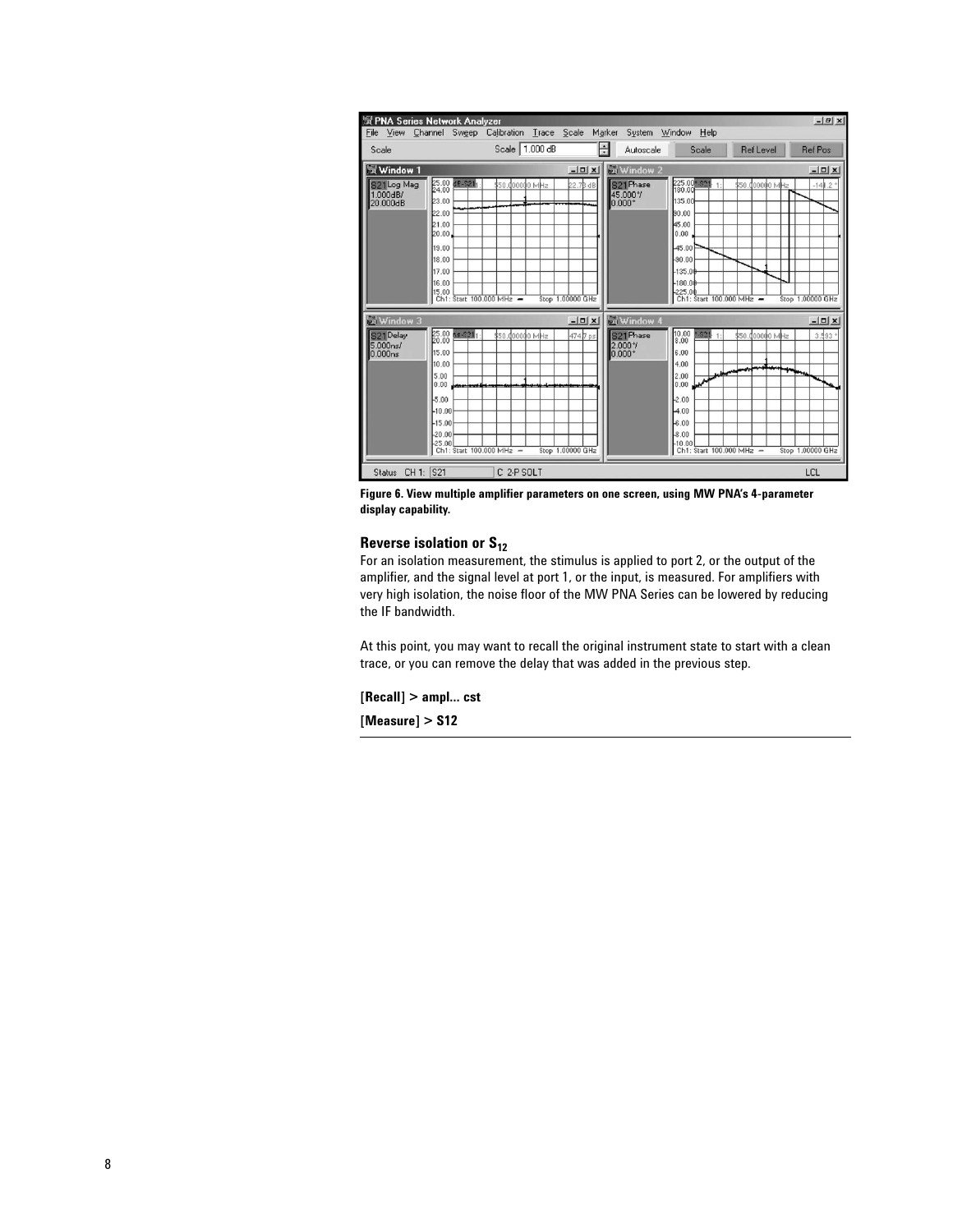# **Reflection Measurements**

# **Step 1: Setup**

### *Note*

If the amplifier under test is operating in its nonlinear region, the large signal  $S_{22}$  should be measured using a load-pull technique. Traditional S-parameter measurements depend on the amplifier operating in its linear region.

Reflection measurement can be made using the same setup as transmission measurements.

# **Step 2: Calibrate**

Reflection measurement can be made using the same two-port calibration as transmission measurements.

# **Step 3: Measure**

### **Input and output return loss –**  $S_{11}$  **and**  $S_{22}$

Return loss and standing wave ratio (SWR) are commonly specified for the amplifier's input and output ports. With the MW PNA Series, you can view the reflection parameters in return loss or SWR format.

First set up an  $S_{11}$  trace and then add an  $S_{22}$  trace to the current display.

menu item **Trace > [Measure] > S11 > [Format] > [Format] > SWR**

menu item **Trace > New**

Select second trace **[Measure] > S22**



**Figure 7. Measure the input and output match of an amplifier using the MW PNA.**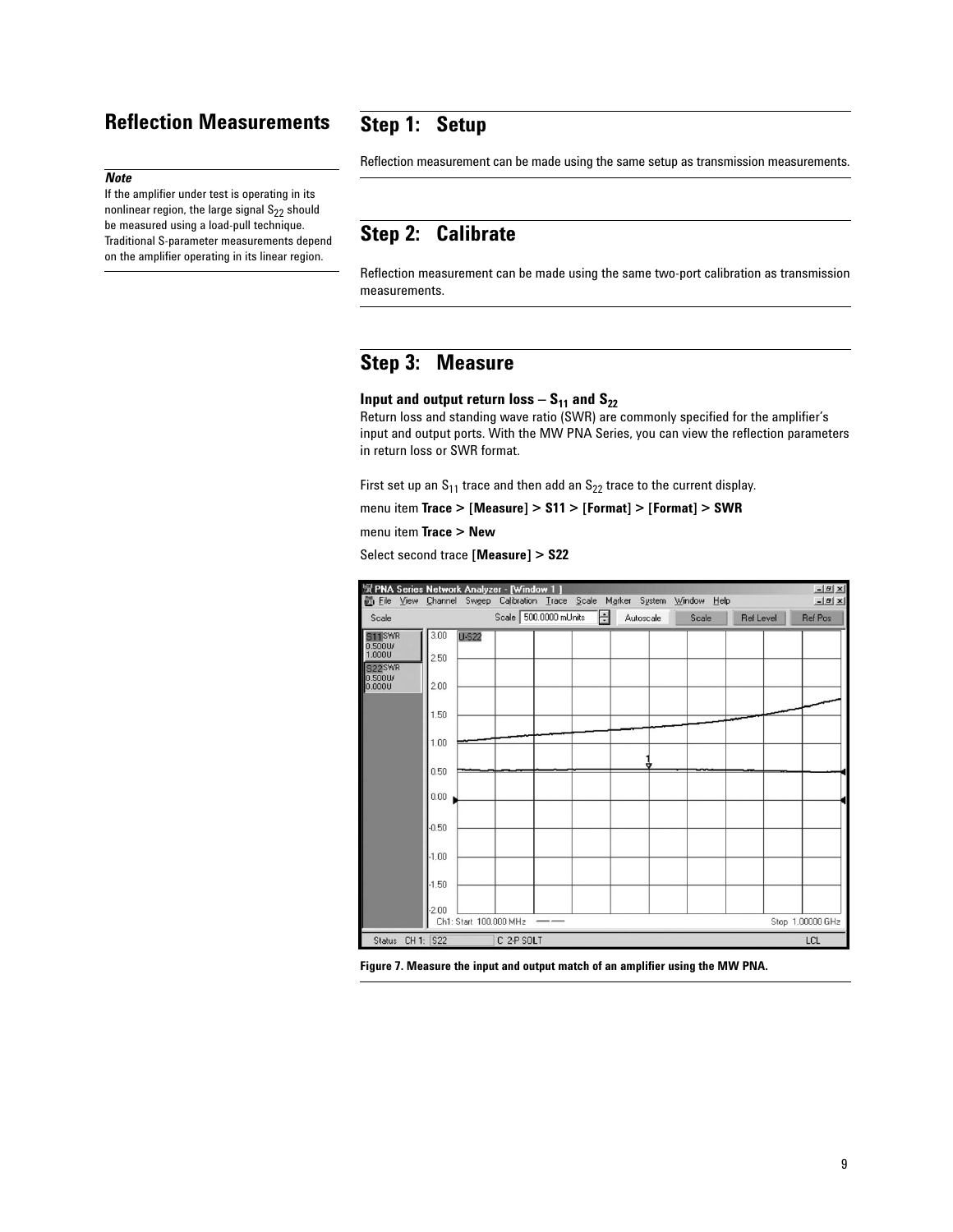# **Gain Compression**

There are two ways to measure amplifier gain compression: swept frequency gain compression and swept power gain compression.

### **Swept frequency gain compression**

This measurement allows the user to easily determine the frequency at which 1 dB gain compression first occurs. This is accomplished by normalizing to the small signal gain and by observing the reduction in gain as input power is increased.

### **Swept power gain compression**

By applying a fixed frequency power sweep to the input of an amplifier, gain compression is observed as a 1 dB drop in the gain from the small signal value. The fixed frequency chosen is often the frequency for which 1 dB compression first occurred in the swept frequency gain compression.

Gain compression can be specified in terms of both input power and output power. Since gain compression is specified at an absolute power level, absolute power accuracy is desired. With the MW PNA Series, a source power calibration (same as power meter calibration) provides input power accuracy, while a receiver calibration provides output power accuracy.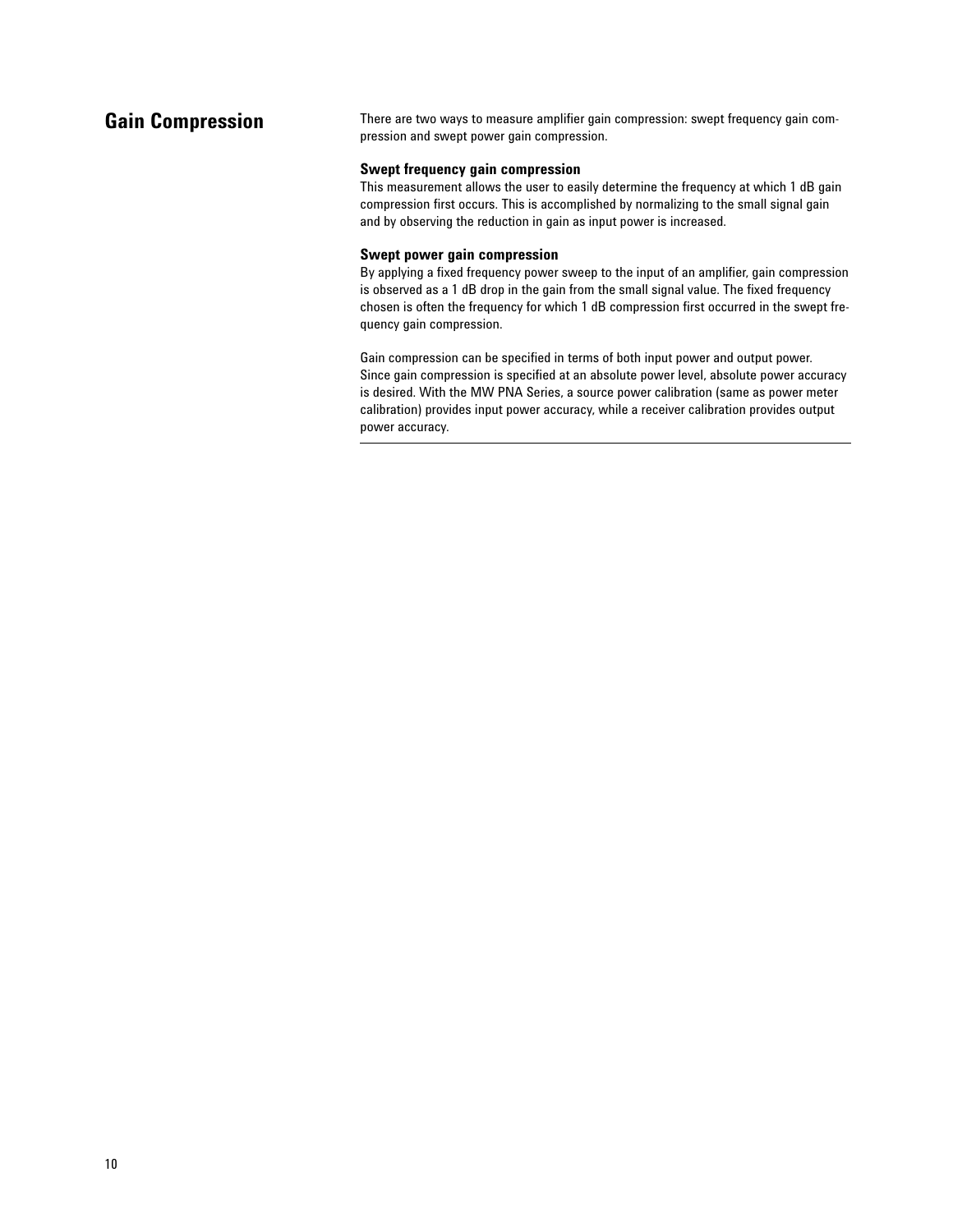

# **Step 1: Setup**

In this procedure, we will take advantage of the multi-channel and multi-trace features of the MW PNA Series.

**Figure 8. Setup for testing gain compression and swept-harmonic response measurements**

Configure the MW PNA as follows:

|                        | <b>Channel</b>  | Sweep type      | Traces                   | Frequency    | <b>Source power</b> | Calibration           |
|------------------------|-----------------|-----------------|--------------------------|--------------|---------------------|-----------------------|
| <b>Swept frequency</b> | Ch <sub>1</sub> | Frequency sweep | l trace, S <sub>21</sub> | 0.1 to 1 GHz | $-20$ dBm           | 2-port cal            |
| gain compression       |                 |                 |                          |              |                     |                       |
| <b>Swept power</b>     | Ch <sub>2</sub> | Power sweep     | 2 traces, $S_{21}$ and B | $0.1$ GHz    | $-25$ to 0 dBm      | 2-port cal,           |
| gain compression       |                 |                 |                          |              |                     | Src Pwr Cal, Revr Cal |



Figure 9 . Measure gain with an S<sub>21</sub> trace.

Recall the "amplifier.cst" instrument state as a starting point for channel 1.

**[Recall] > ampl… cst**

**[Measure] > S21**

Configure channel 2, using the menu item  $Trace$ , with two traces: an  $S_{21}$  and a B trace. Be sure to select channel 2, as the network analyzer defaults to channel 1. A "B" receiver measurement allows you to observe the absolute output power of the amplifier. Use the menu item **Trace**, and then **More Types…** Unselect **Ratioed Type**.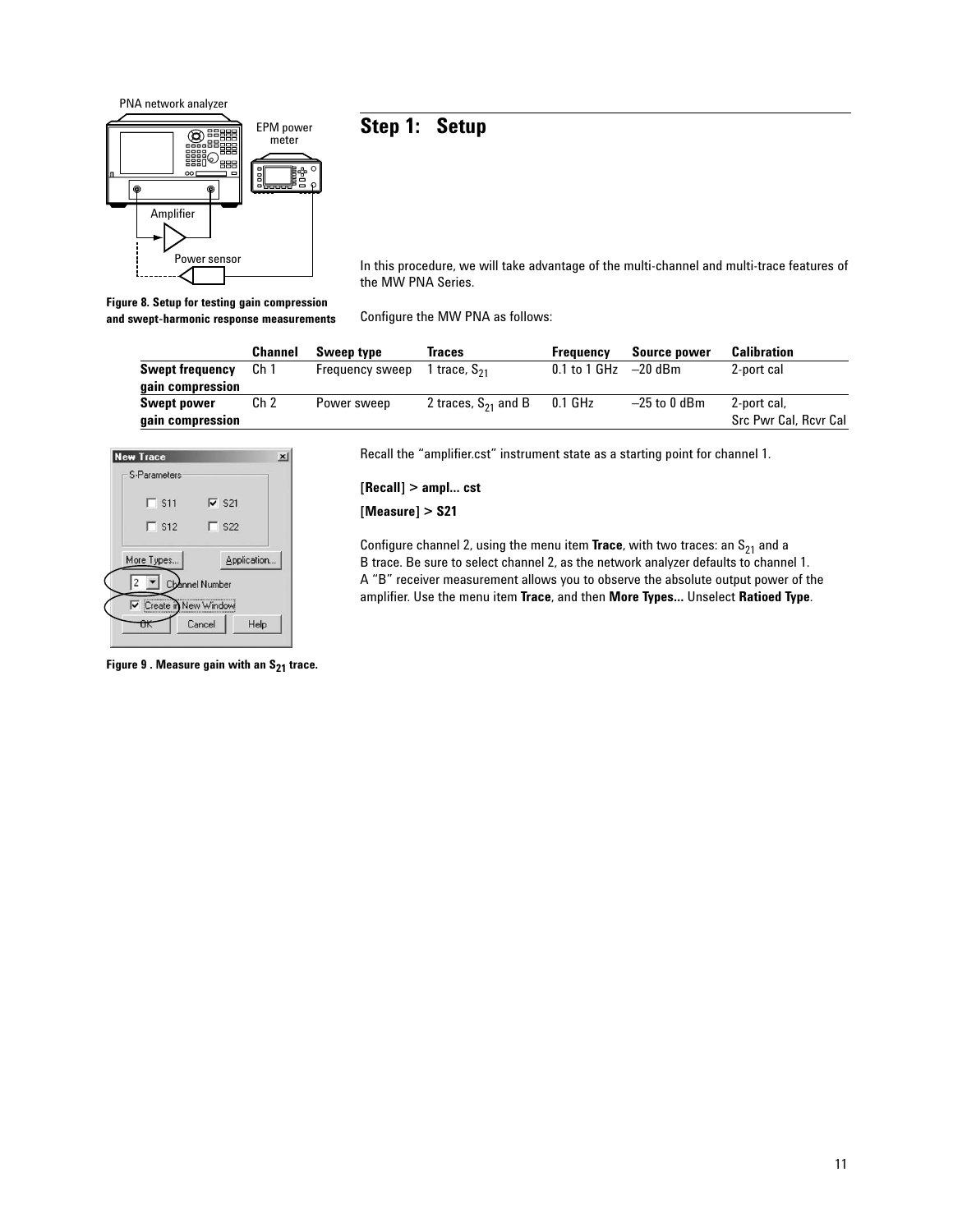

**Figure 10. Measure absolute output power with a B trace.**

Next configure channel 2 for a power sweep, from –25 dBm to 0 dBm.

**[Sweep Type] > Power Sweep [Power] > Start Power > –25 [Enter] Stop Power > 0 [Enter] [Start/Center] > CW Freq > 100 [M/µ]**



Figure 11. Configure S<sub>21</sub> traces as the initial step for swept frequency gain compression **(top trace), and swept power gain compression (lower traces)**

Perform a quick check on the measurement before calibrating the test setup. The  $S_{21}$ trace of channel 1 should display the approximate gain of the amplifier, while the  $S_{21}$  and B traces on channel 2 should show a typical gain compression curve.

# **Step 2: Calibrate**

Once the setup in complete, perform a calibration on both channels. On channel 1, you can use the calibration from the first step – a two-port calibration is adequate.

On channel 2, perform three calibrations: (1) A 2-port calibration on the  $S_{21}$  trace, (2) a source power calibration on the  $S_{21}$  trace, and (3) a receiver calibration on the B trace. Perform the 2-port calibration using the ECal module.

The source power calibration functionality is located under the menu item **Calibration**.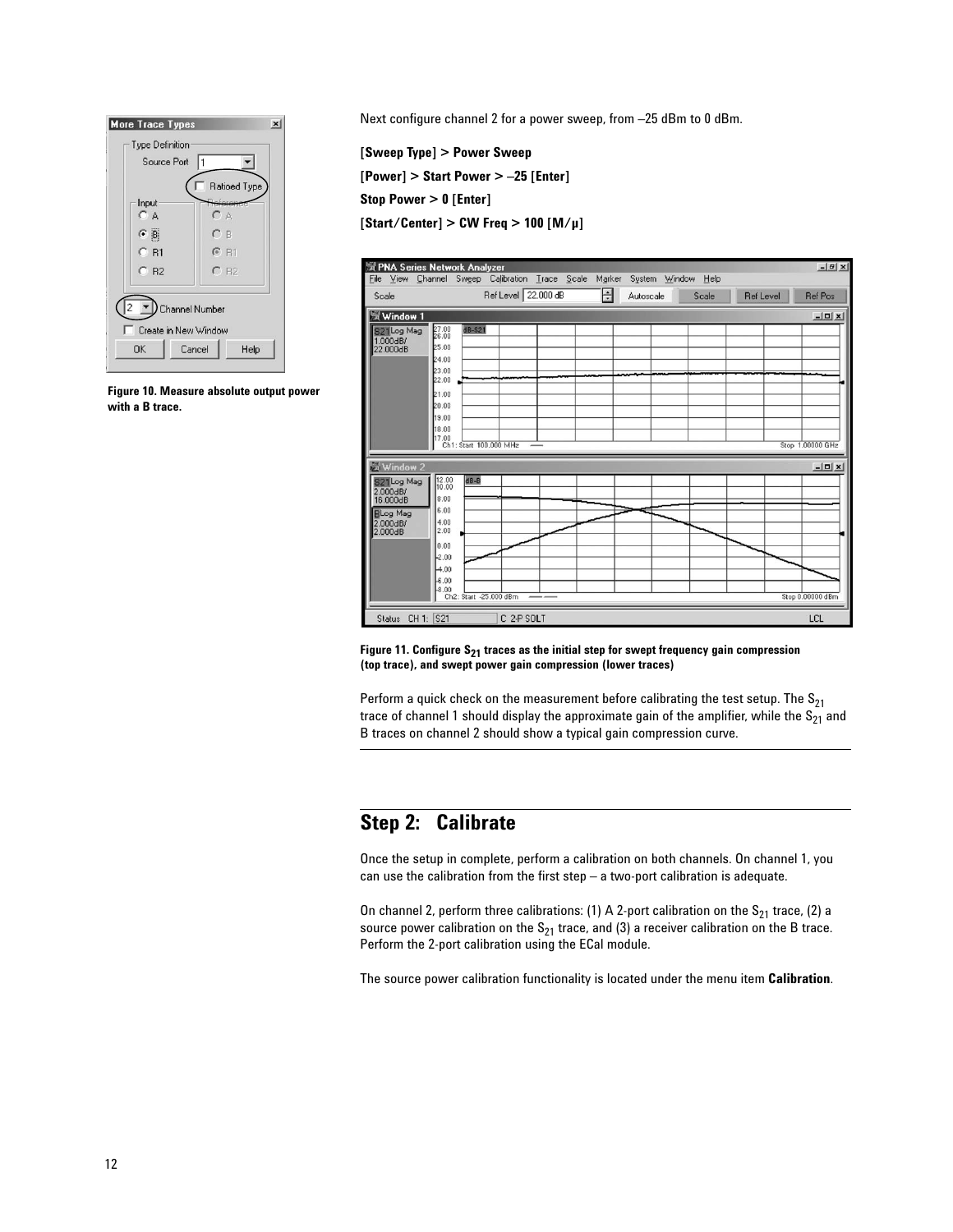

**Figure 12. Source power calibration transfers the accuracy of a power meter measurement to the MW PNA source.** 

Connect an appropriate power sensor to test port 1 and then perform the calibration.

| Source Power Calibration                                   |                                             |                                                                                                                                                              | $\vert x \vert$      |
|------------------------------------------------------------|---------------------------------------------|--------------------------------------------------------------------------------------------------------------------------------------------------------------|----------------------|
| Power<br>Cal Start Power<br>Cal Stop Power<br>Power Offset | $-25.00$ dBm<br>$0.00$ dBm<br>글<br>$0.0$ dB | Channel and Port Selection<br>H<br>Source Port   1<br><b>Acouracu</b><br>$0.050$ dBm<br>Tolerance<br>10 $\left \frac{1}{2}\right $<br>Max Number of Readings | 0K<br>Cancel<br>Help |
|                                                            | Use Reference Receiver for Fast Iteration   | Power Meter Config                                                                                                                                           | Take Cal Sweep       |

**Figure 13. A source power calibration adjusts the output power of the network analyzer for absolute power accuracy.**

Next, perform a receiver cal. A receiver cal is essentially a trace normalization, similar to a response cal. The difference between a receiver cal and a response cal is that a receiver cal is performed on the B receiver and provides absolute accuracy, whereas a response cal is performed on an  $S_{21}$  measurement and provides relative accuracy. An accurate receiver cal starts with a source power cal as the reference.

Make a through connection between port 1 and port 2 and perform the calibration



**Figure 14. A receiver calibration provides output power accuracy.**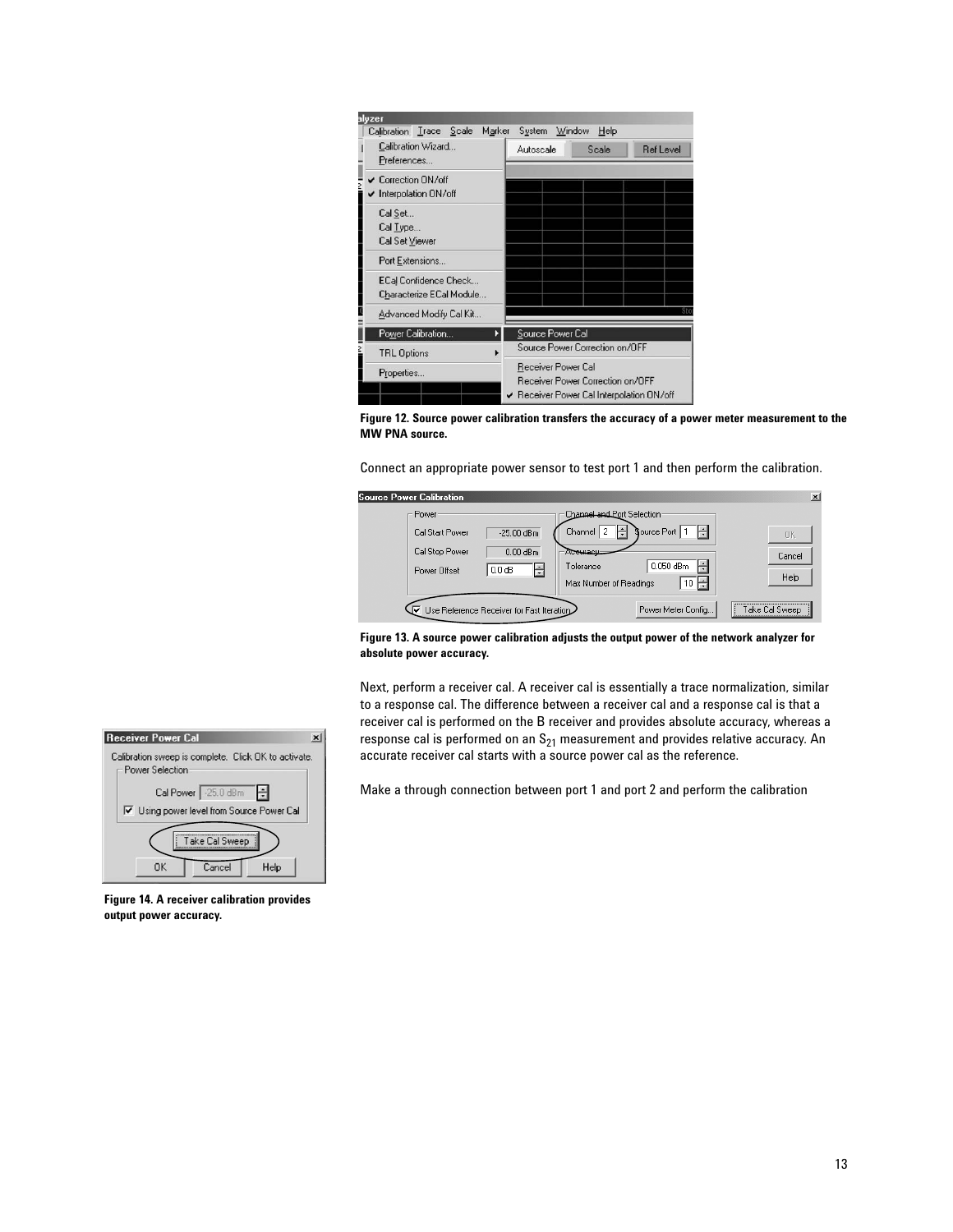# **Step 3: Measure**

Once both calibrations are complete, connect the amplifier and observe the display. Note the status bar on Figures 15 and 16. On Figure 15,  $S_{21}$  is selected and the status bar shows a "**2-P SOLT**" and "**Src Pwr Cal**". On Figure 16, B is selected and the status bar shows a "**Rcvr Cal**" and "**Src Pwr Cal**".



**Figure 15. A 2-port cal is applied to the S21 trace. Figure 16. A Rcvr Cal is applied to the B trace.**

Now that the calibrations are complete, start the gain compression measurement.

#### **Channel 1: Swept frequency gain compression**

Select the  $S_{21}$  trace of channel 1. Normalize the trace by using the data to memory functionality of the MW PNA.

#### **[Math/Memory] > Data >> Memory > Data/Mem**

The modified  $S_{21}$  data trace should show 0 dB gain. Next, using the rotary knob, increase the source power level until the trace drops by 1 dB at some frequency point.

#### **[Power] > Level > Increase power** using the knob

A marker can then be used to track the exact frequency where 1 dB compression first occurs. Observe the power level on the display. This is the approximate input power level for the 1 dB compression.

#### **Channel 2: Swept power gain compression**

Select the  $S_{21}$  trace on channel 2. Place a marker on the trace. Move the marker to the flat portion of the trace. If there is no flat portion, the amplifier is in compression throughout the sweep, and the start power level must be decreased.

**[Marker] > Marker 1 >** Move the marker using the knob

Use the delta marker function to find the power level for which a 1 dB drop in gain occurs. Use the coupled marker function to place a marker on the B trace and display the absolute input and output power where compression occurs.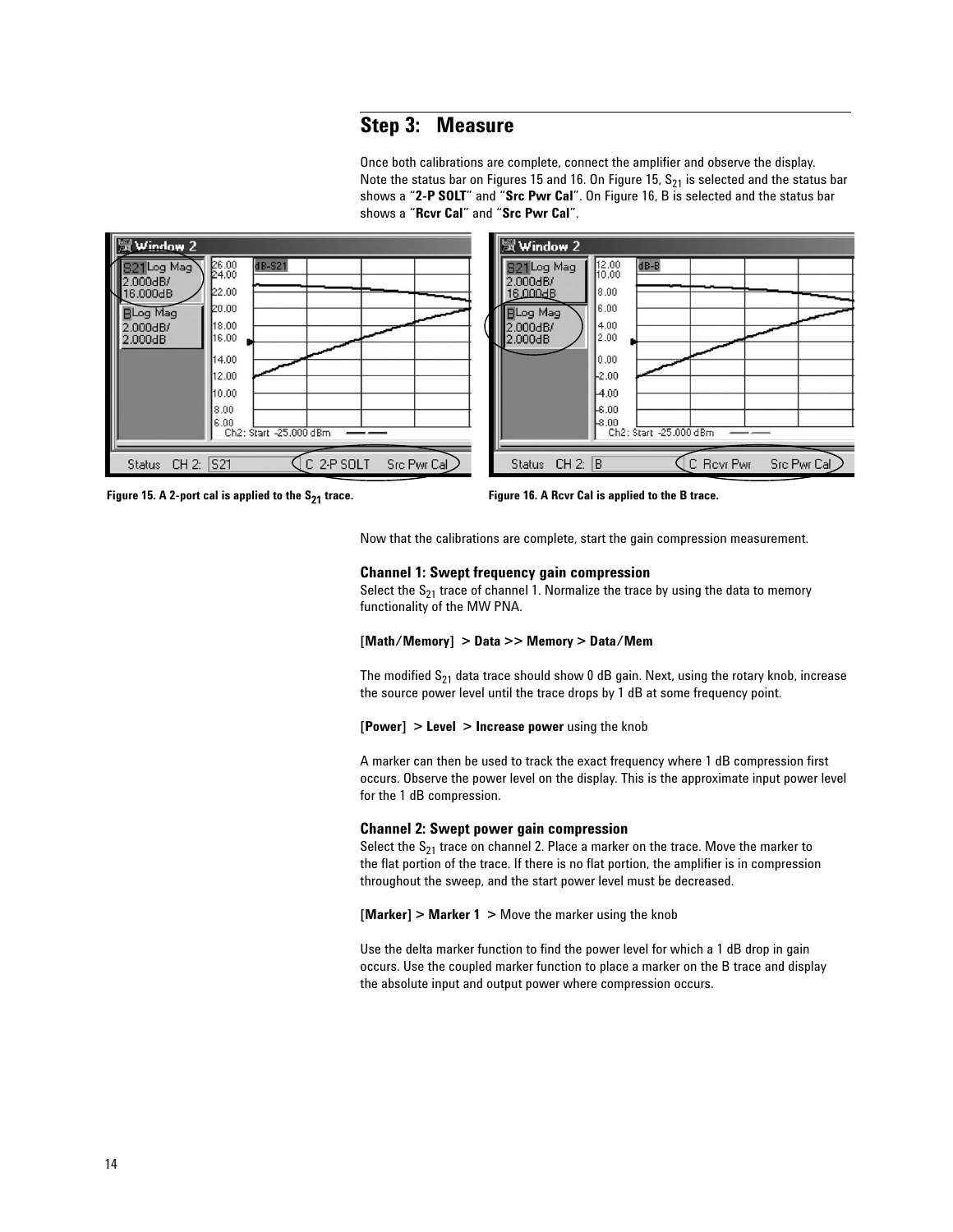| File | View                                              |                                                                                                                                  | PNA Series Network Analyzer | Channel Sweep Calibration Trace Scale |              | Marker | System | Window | Help                      |            |                       |                  | $- B $ x                       |
|------|---------------------------------------------------|----------------------------------------------------------------------------------------------------------------------------------|-----------------------------|---------------------------------------|--------------|--------|--------|--------|---------------------------|------------|-----------------------|------------------|--------------------------------|
|      | Power                                             |                                                                                                                                  |                             | Power Level -16.15 dBm                |              | ÷      | Level  |        | Power ON/off              | Atten-Auto |                       |                  | Slope                          |
|      | Window 1                                          |                                                                                                                                  |                             |                                       |              |        |        |        |                           |            |                       |                  | $  \vert$ $=$ $\vert$ $\times$ |
|      | S <sub>21</sub> Log Mag<br>$0.500$ dB/<br>0.000dB | $\begin{array}{r} 2.50 \\ 2.00 \end{array}$<br>1.50<br>1.00<br>0.50<br>0.00<br>$-0.50$<br>$-1.00$<br>$-1.50$<br>$-2.00$<br>-2.50 | $dB-S21$                    | Ch1: Start 100,000 MHz                |              |        | *Mkr   |        | <del>100.000000 MHz</del> |            | <del>-0.9332 dB</del> | Stop 1,00000 GHz |                                |
|      | <b>Window 2</b>                                   |                                                                                                                                  |                             |                                       |              |        |        |        |                           |            |                       |                  | $-10x$                         |
|      | S21Log Mag<br>$2.000$ d $B/$<br>16.000dB          | 26.00<br>22.00                                                                                                                   | $dB-S21$                    |                                       |              |        | ∆Mk    |        | 7.7114                    | dBm        |                       | -1.015           | ďВ                             |
|      | <b>BLog Mag</b><br>2.000dB/<br>2.000dB            | 20.00                                                                                                                            | 18.00<br>16.00              |                                       |              |        | Mki    |        |                           | 7.2886 dBm | 4.4                   |                  | $11$ dB                        |
|      |                                                   | 8.00<br>6.00                                                                                                                     | 14.00<br>12.00<br>10.00     | Ch2: Start -25,000 dBm                |              |        |        |        |                           |            |                       | Stop 0.00000 dBm |                                |
|      |                                                   | Status CH 1: S21 / M                                                                                                             |                             | C*2-P SOLT                            | Src Pwr Cal* |        |        |        |                           |            |                       | LCL              |                                |

### **Figure 18. Measure the 1 dB compression accurately using the MW PNA network analyzer.**

The B trace marker x-axis value (stimulus) is the input power level and the y-axis value (response) is the output power level at which the amplifier first compresses. This measurement can be repeated at multiple frequencies, if desired.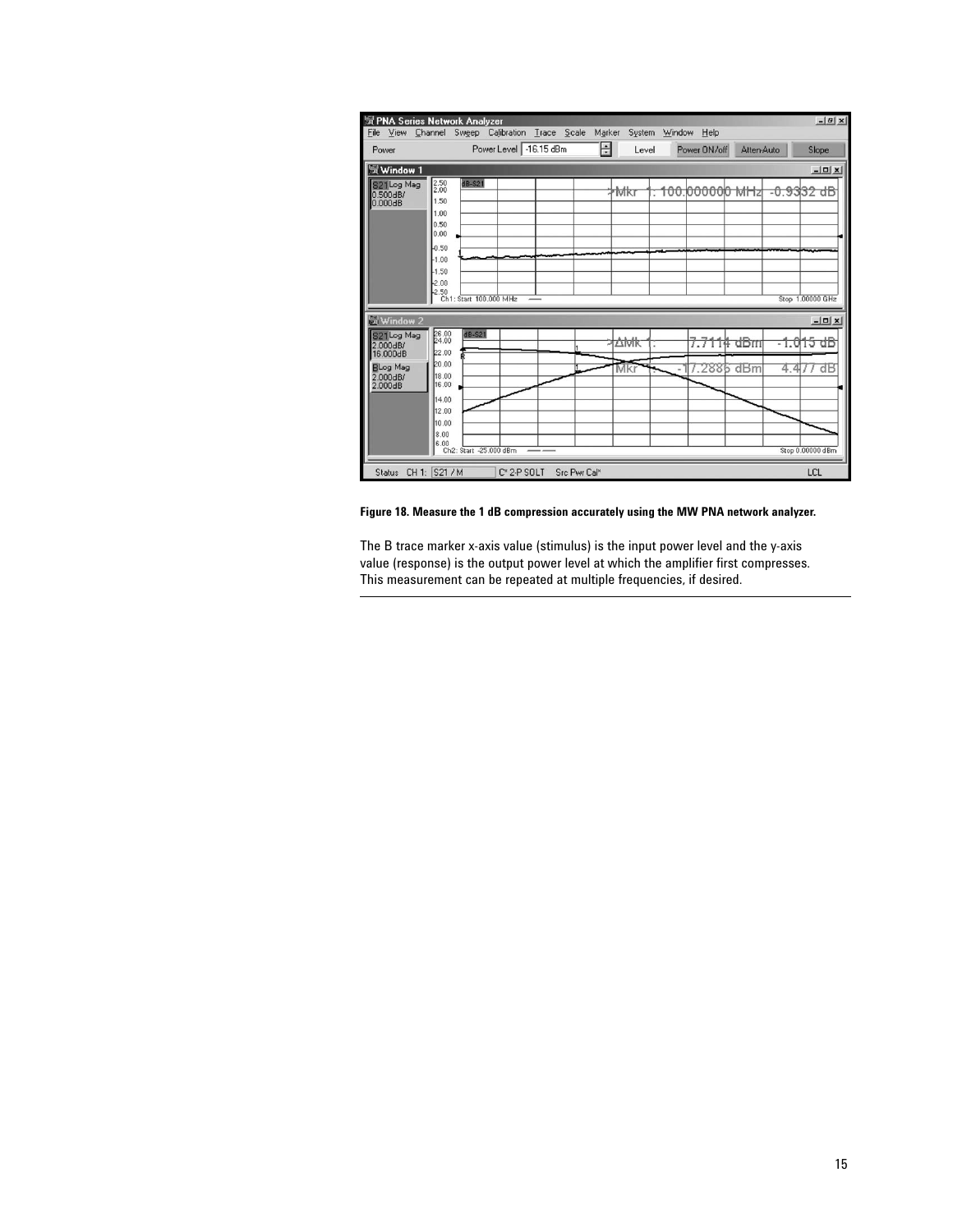# **Accuracy Considerations**

### **Gain**

The major sources of error in a gain measurement with a network analyzer are the frequency response of the test setup, the source and load mismatch during measurement, and the system dynamic accuracy. The frequency response of the test setup is the dominant error in a transmission measurement. A simple response calibration significantly reduces this error. For greater accuracy, a full 2-port calibration can be used. Mismatch uncertainties are a function of effective source and load mismatches. A full 2-port calibration not only reduces the effects of frequency response, it also improves the effective source and load match.

Dynamic accuracy, a measure of the receiver's performance as a function of incident power level, also influences the uncertainty of gain measurements. This is because a receiver usually sees a different power level between calibration and measurement.

### **Reverse isolation**

Isolation is subject to the same error considerations as gain. In addition, if the isolation of the amplifier under test is very large, the transmitted signal level may be near the noise floor and/or crosstalk level. To lower the noise floor, employ averaging or reduce the IF bandwidth. To reduce crosstalk, perform an isolation calibration.

#### **Reflection**

The uncertainty of reflection measurements is affected by directivity, source match, load match, and the reflection tracking of the test system. With a full 2-port calibration, the effects of these factors are minimized. A 1-port calibration provides the same accuracy if the output of the amplifier is well terminated, or if the amplifier's reverse isolation is considerably larger than its gain. Since the magnitude of the mismatch uncertainty depends on the input and output match of an amplifier, a measurement of a bettermatched amplifier will contain less uncertainty.

#### **Gain compression**

Swept frequency gain compression measurements employ response calibrations to reduce uncertainties. Be aware, however, that to determine swept frequency gain compression, the source power level must be changed. Therefore, the validity of the response calibration is reduced when varying source power for swept frequency measurements. Swept power gain compression measurements employ source and receiver calibration to reduce uncertainties. A source power calibration precisely sets the power level incident upon the amplifier by compensating the source power for any nonlinearities in the source or test setup.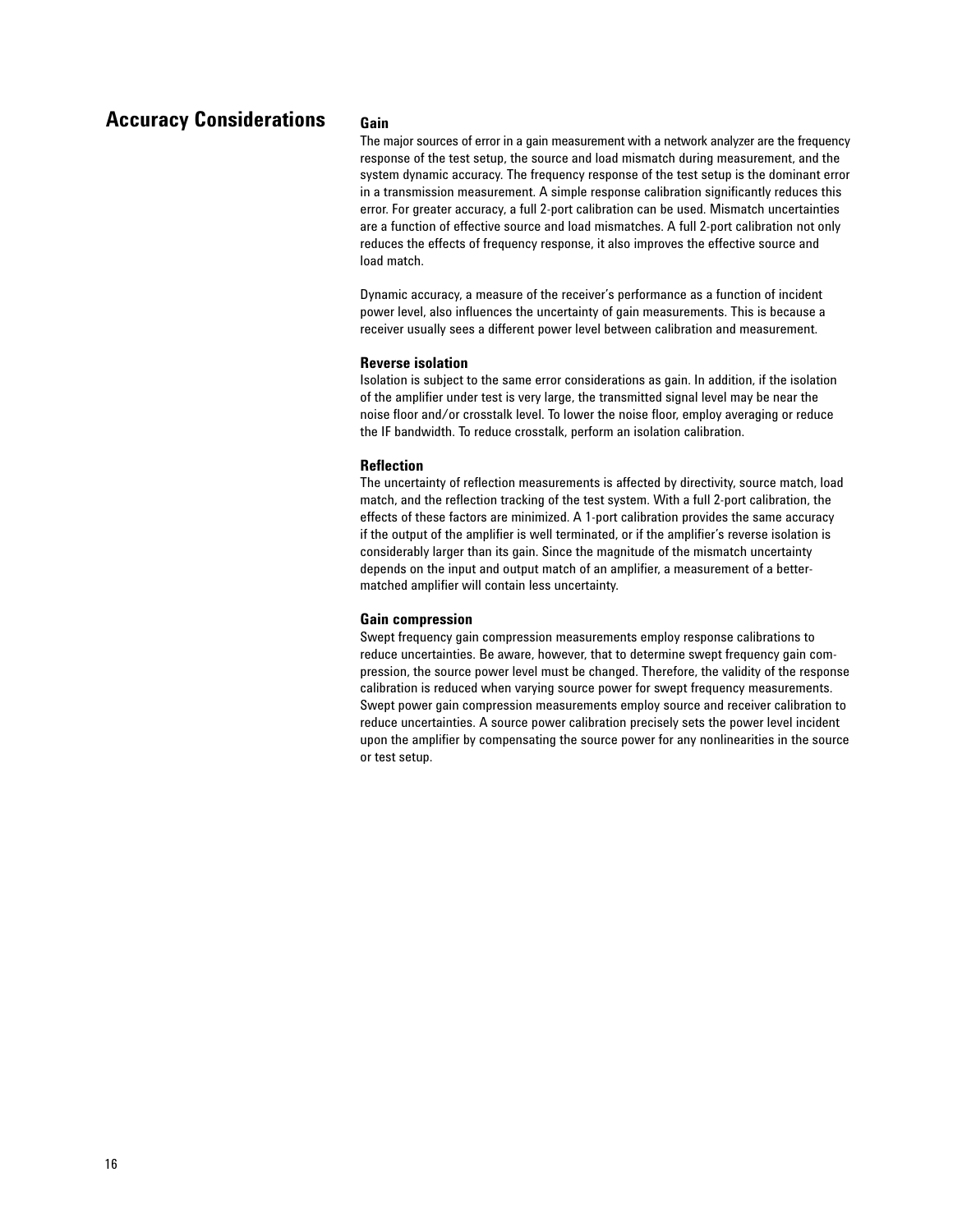# **Difference between Power Level Accuracy and Power Level Linearity**

Both power level linearity and power level accuracy are PNA output specifications (versus input specifications), so they are related to the PNA source and not the PNA receivers. The E8362/3/4B specifications are listed below.

| E8362/3/4B with options 014 and UNL specifications |  |  |
|----------------------------------------------------|--|--|
|----------------------------------------------------|--|--|

| <b>Frequency Range</b> | <b>Power Level Accuracy</b> | <b>Power Level Linearity</b> |
|------------------------|-----------------------------|------------------------------|
| 10 to 45 MHz           | $\pm 2.0$ dB                | $±1.0$ dB                    |
| 45 MHz to 10 GHz       | $±1.5$ dB                   | $±1.0$ dB                    |
| 10 to 20 GHz           | $±2.0$ dB                   | $±1.0$ dB                    |
| 20 to 40 GHz           | $\pm 3.0$ dB                | $±1.0$ dB                    |
| 40 to 45 GHz           | $\pm 3.5$ dB                | $±1.0$ dB                    |
| 45 to 50 GHz           | $±4.0$ dB                   | $±1.0$ dB                    |

### **Note**

You can measure the output power with a power sensor and power meter. A source power calibration allows the user to transfer the accuracy of a power meter measurement to the PNA. A receiver calibration following a source calibration allows the PNA receivers to be used for very fast and accurate measurements.

### Power level accuracy refers to the possible deviation of power level from traceable power levels. For example, let's look at the 45 MHz to 10 GHz frequency range. It has a power level accuracy of ±1.5 dB. That means that if you measure the output power of a PNA in this range, 0 dBm for example, it can be between –1.5 and 1.5 dBm.

Power level linearity refers to the error in a power sweep condition. The best example where these two specifications are applicable is gain compression measurements.

Gain compression is measured over a frequency range and a power range. However, calibrating at all frequencies and all power levels can be a time-consuming task. So invariably the user asks the question, "What is the measurement error if I don't calibrate at all frequencies and all power levels?"

Let's assume you are measuring an amplifier with an input power of –30 to 0 dBm, with a frequency range of 1.8 GHz to 2.4 GHz. You set up an  $S_{21}$  and B receiver measurement, with a frequency sweep, 201 points, covering 1.8 to 2.4 GHz, 0 dBm power level. You perform a source power cal and receiver cal at –10 dBm, and a two-port cal to correct for systematic errors. Thus, you are fully calibrated with this stimulus. Now you change the setup to power sweep, with a range of –30 to 0 dBm (have not changed the attenuator settings), with a CW frequency of 1.8 GHz.

### **Note**

Power sensors are broadband devices and thus measure the total output power of the PNA. That means both the fundamental power and harmonic power are measured. On the receiver side, the network analyzer is a tuned receiver, so only the fundamental power is actually measured. Fortunately, the error due to the harmonic power is fairly small, compared to other errors. The second harmonic specification of the PNA source is -23 dBc, for power range 0. This translates to approximately ±0.02 dB of measurement uncertainty; a very small value. Mismatch error is one of the larger error terms. Assuming a raw PNA source match of 12 dB, and a power sensor match of 22 dB, the mismatch error is about ±0.15 dB. The PNA Series offers a "Scalar Mixer Calibration" which can be used for absolute power measurements and corrects for this mismatch error.

#### **Note**

There are three PNA features that can really help optimize and speed up calibration. (1) ECal (2) A feature in source power cal called "Use Reference Receiver for Fast Iteration" (3) Copy channel. An understanding of these features will allow you to be more efficient. Refer to the PNA internal Help System for more information regarding these features.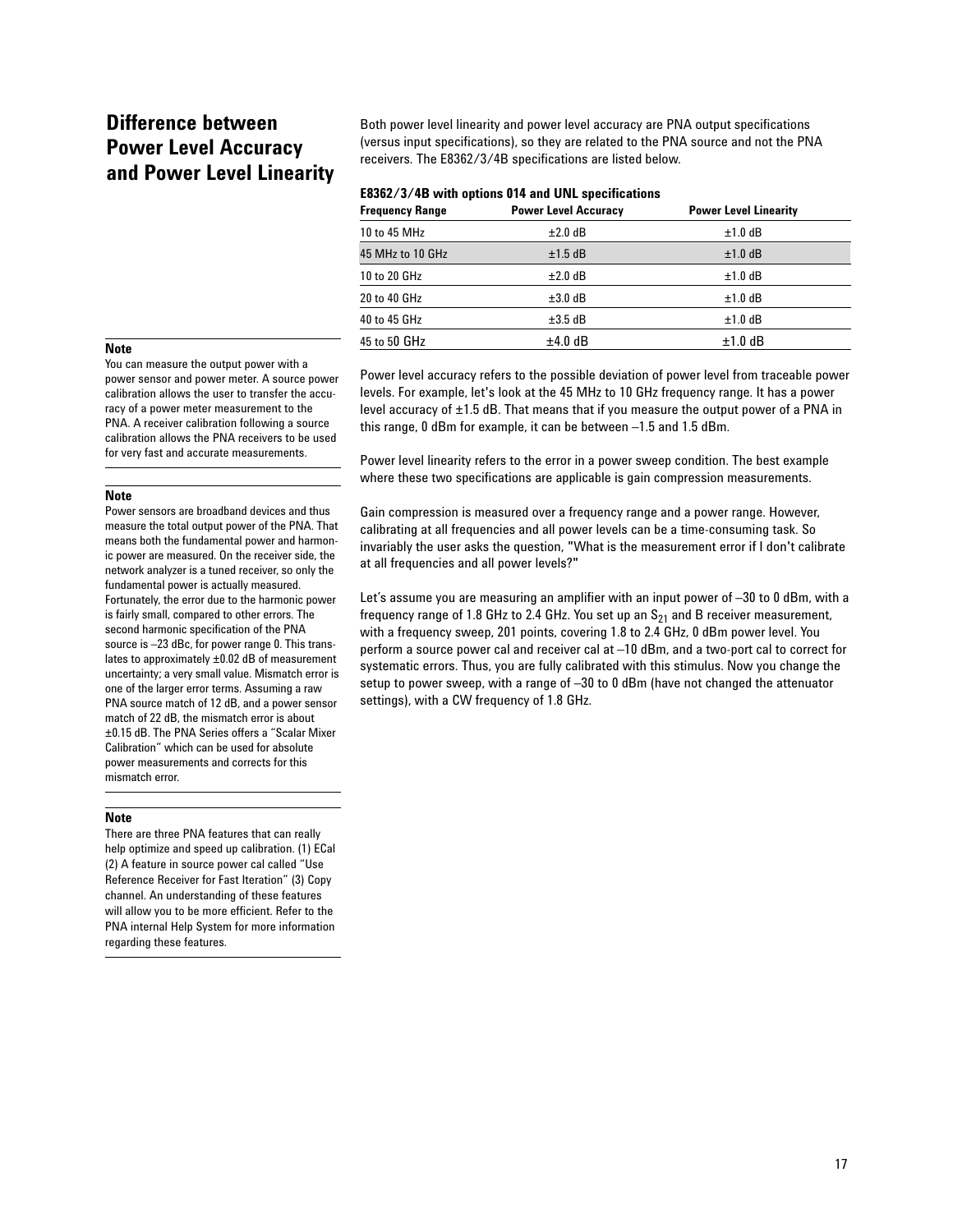If you *did not perform a source power cal* on this power sweep range, the error that would apply to the absolute source power here is the *power linearity error,* which is ±1.0 dB. Thus the worst case scenario is that your source could say –25 dBm, but you are actually getting –24 dBm or –26 dBm. Power linearity error is not applicable if you perform a source power cal over the power range you are making measurements. Of course  $\pm 1$  dB is the warranted specification. In practice, most analyzers in a narrow frequency range and narrow power range will have much better linearity. A test of a new analyzer at the factory showed that for the above frequency and power setting, the linearity error was less than 0.1 dB.

You can perform an experiment, as described here, to determine the approximate linearity of your setup.

- Set the trace to  $S_{21}$ , frequency sweep, with a power level in your power sweep range, (for example –10 dBm, 1.8 to 2.4 GHz). Perform a source power cal at –10 dBm.
- Next copy channel 1 to channel 2.
- On the original channel, channel 1, change the sweep type to power sweep, with a CW frequency of 1.8 GHz, and the desired power sweep range (–30 to 0 dBm).
- On channel 2, also change the sweep type to power sweep, set the sweep range to the same as channel 1 (–30 to 0 dBm), and perform another source power cal.
- Now on channel 1, you have source power cal\* (interpolated<sup>1</sup> version), and on channel 2, a fully calibrated source power cal for your power sweep range.

Compare the results. This will tell you what the difference is between performing a source power cal over the entire power sweep range, versus calibrating at one point and interpolating over the rest of the range.

The linearity determined here is experimental, analyzer specific, and not traceable to NIST. So if you have very stringent measurement uncertainty requirements, it is best to perform a calibration at all measurement points.

<sup>1.</sup> To be precise, the source power cal in this case is not interpolated. The offset calculated from the 1.8 GHz, –10 dBm point is applied to other power levels. The application of an offset, or use of interpolation of extrapolation, is dependent on the frequency and power settings and the availability of calibration data.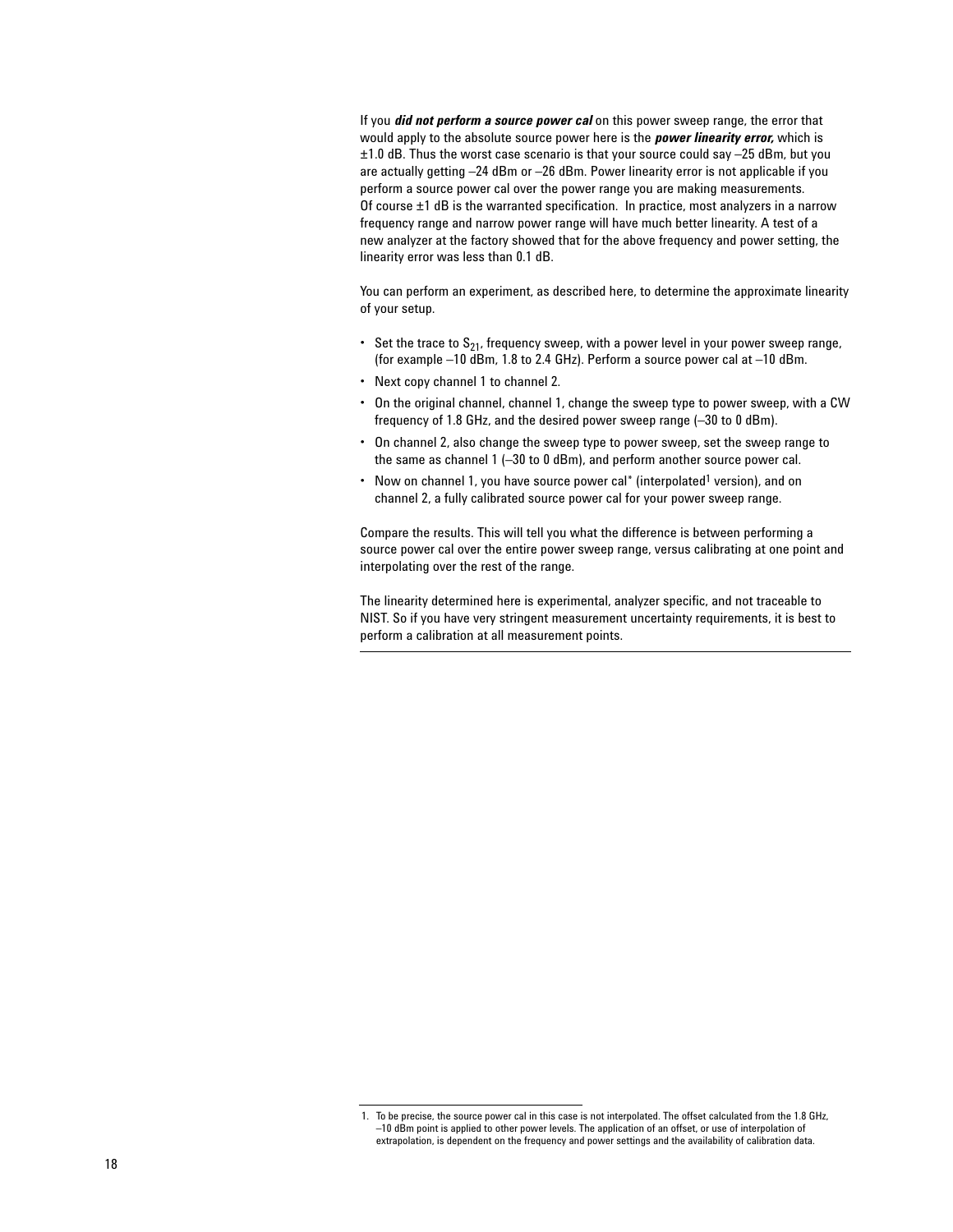# **References**

Microwave PNA Series Network Analyzer Application Note 1408-8, *Amplifier Swept Harmonic Measurements*, Literature number 5988-9473EN

Microwave PNA Series Network Analyzer Application Note 1408-9, *Amplifier Intermodulation-Distortion Measurements*, Literature number 5988-9474EN

# **Web Resources**

For additional literature and product information about the Agilent PNA Series visit: **www.agilent.com/find/pna**

For additional information about Agilent electronic calibration (ECal) modules visit: **www.agilent.com/find/ecal**

For RF & Microwave test accessories visit: **www.agilent.com/find/accessories**